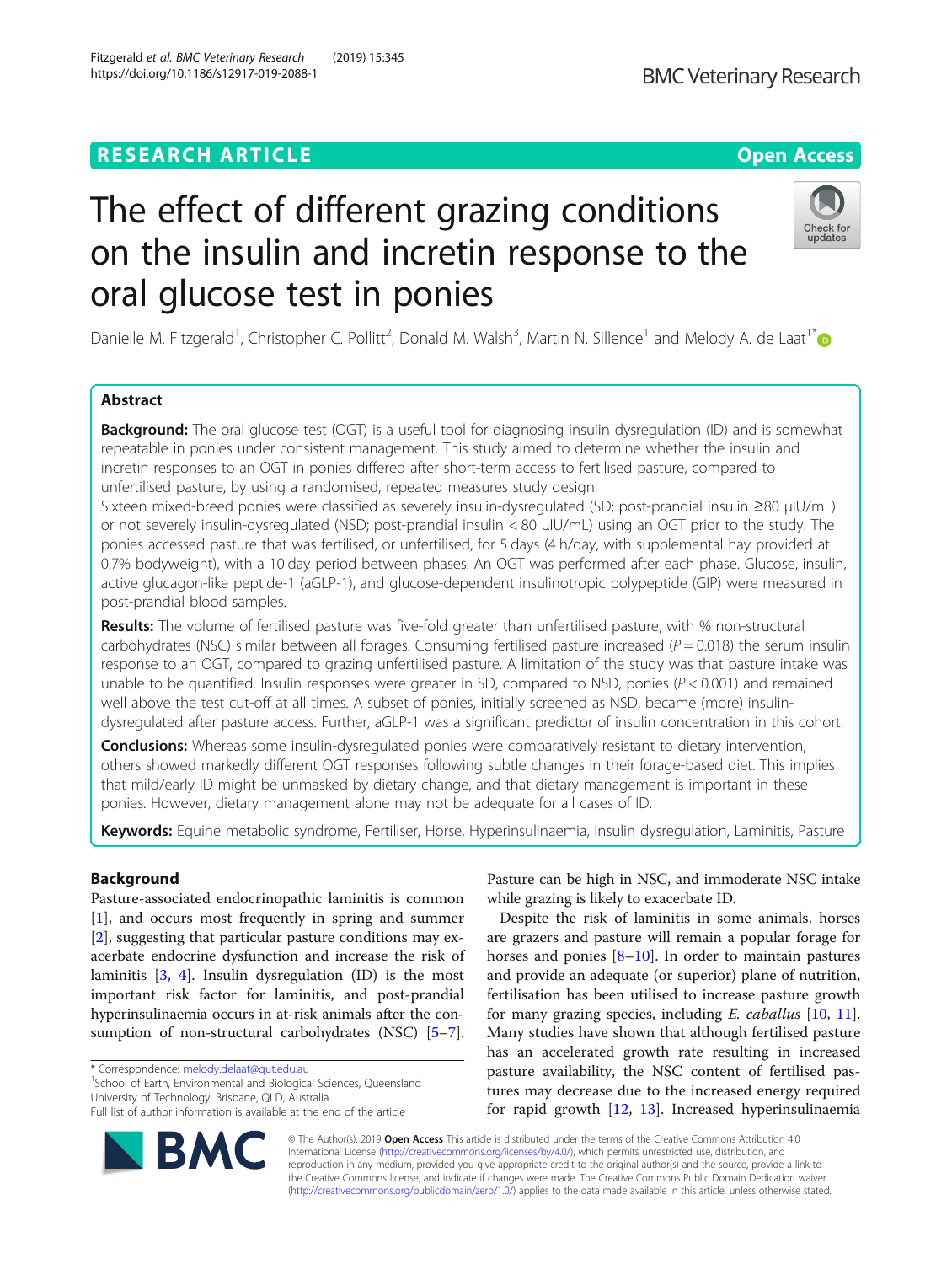(without a decrease in insulin sensitivity) has been observed in ponies fed a high NSC diet [\[14\]](#page-7-0), and insulin sensitivity decreased when horses were fed a diet high in starch/NSC [\[15](#page-7-0)–[17\]](#page-7-0). However, no studies have specifically examined the effect of grazing pasture on the degree of ID in horses or ponies.

Currently, the oral glucose test (OGT) is an appropriate preliminary test for investigating ID as it accounts for small intestinal glucose absorption, hepatic glucose uptake, pancreatic function and the enteroinsular axis, where incretin hormones derived from the small intestine augment the pancreatic insulin response to glucose [[18](#page-7-0)–[21](#page-7-0)]. The main incretin hormone known to play a role in equine ID is active glucagon-like peptide-1 (aGLP-1), with a second incretin, glucose-dependent insulinotropic peptide (GIP), also potentially of importance [\[21](#page-7-0)–[23\]](#page-7-0). The OGT involves in-feed administration of dextrose, with subsequent measurement of the postprandial circulating insulin concentration. It has been reported to be repeatable in ponies fed a consistent diet [[19\]](#page-7-0), and has been able to predict laminitis occurrence in ponies fed a high NSC diet [\[24\]](#page-7-0).

The aim of this study was to determine whether the insulin and incretin responses to an OGT in ponies differed after short-term access to fertilised pasture, compared to unfertilised pasture. A secondary aim was to determine whether the post-prandial response to the OGT differed after pasture access in ponies with varying degrees of insulin regulation (i.e. not severely insulin dysregulated (NSD), compared to severely insulindysregulated (SD) ponies).

#### Results

#### Animals

The sixteen ponies (eight mares and eight geldings,  $13 \pm$ 6 years) were above ideal body condition (BCS; 6 [1.75], CNS; 2.5 [1.75]), but were otherwise healthy and were not lame during the study. Based on the results of the initial OGT (Table 1), ten ponies were classified as NSD, and six were SD. Although there was no difference between the groups in the blood glucose concentration before the OGT test meal, SD ponies had higher postprandial glucose (Table 1). Serum insulin concentrations were increased in the SD group both before  $(4$ -fold,  $P =$ 0.028) and after (13-fold,  $P = 0.002$ ; Table 1) the meal, compared to the NSD group. There were no differences in body weight or BCS between the groups. However, CNS was higher in SD ponies, compared to NSD ponies  $(P = 0.019;$  Table 1).

## Diet

The mean NSC content (%; starch plus water soluble carbohydrates) of the hay, and the fertilised and unfertilised pasture, was similar (Table [2\)](#page-2-0). Compared to unfertilised

Table 1 Morphometric measurements and diagnostic OGT parameters in groups of ponies with and without severe insulin dysregulation

|                           | <b>NSD</b>  | <b>SD</b>  | $P$ value |
|---------------------------|-------------|------------|-----------|
| Aqe                       | 13(7)       | 12(4)      | 0.597     |
| Bodyweight                | 222 [260]   | 164.5 [64] | 0.356     |
| BCS                       | $6.5$ [3.2] | 6[1.2]     | 0.654     |
| CNS                       | $2$ [1.5]   | 3[0]       | 0.019     |
| 0 h Resting Glucose       | 4.9 [0.55]  | 5[2.5]     | 0.586     |
| 2 h Post-prandial Glucose | 6.6(0.9)    | 7.7(1.1)   | 0.049     |
| 0 h Resting Insulin       | $2$ [2.1]   | 7.3 [18.8] | 0.028     |
| 2 h Post-prandial Insulin | 23.4 [45.1] | 298 [121]  | 0.002     |

Key: Data are mean (± sd) or median [IQR], BCS body condition score, CNS cresty neck score, NSD not severely insulin-dysregulated ( $n = 10$ ), SD severely insulin-dysregulated  $(n = 6)$ 

pasture, the fertilised pasture had greater sward height  $(10.6 \pm 0.1 \text{ cm} \text{ vs } 4.3 \pm 0.3 \text{ cm}; P = 0.003)$  and sward density  $(58.5 \pm 0.1 \text{ g}/10 \text{ cm}^2 \text{ vs. } 28.8 \pm 1.8 \text{ g}/10 \text{ cm}^2; P = 0.001)$ . Thus, the volume of fertilized pasture in a given area was five the volume of fertilised pasture in a given area was five times greater than that of unfertilised pasture. The maximum ambient daily temperature during the month of the study ranged from 27 to 36  $°C$ , with a total monthly rainfall of 72.7 mm.

# Hormone responses to the oral glucose tests

As expected, the post-prandial serum insulin concentration was higher ( $P < 0.001$ ) than the resting (0 h) concentration for both experimental OGTs (Fig. [1a](#page-2-0)). The mean resting (0 h) serum insulin concentration was similar  $(P = 0.36)$  after 5 days of grazing fertilised, compared to unfertilised grass (Fig. [1](#page-2-0)a). However, the post-prandial serum insulin concentration was higher ( $P = 0.018$ , twotailed) after 5 days of access to fertilised pasture, compared to accessing unfertilised pasture (Fig. [1a](#page-2-0)).

Similarly, while the post-prandial blood glucose concentration was higher  $(P < 0.001)$  than the resting  $(0 h)$ concentration for both OGTs, the mean resting (0 h) glucose concentration was not affected by study phase  $(P = 0.93;$  Fig. [1b](#page-2-0)). However, unlike insulin, the postprandial blood glucose was not higher  $(P = 0.34,$  twotailed) after 5 days of access to fertilised pasture, compared to unfertilised pasture (Fig. [1](#page-2-0)b). The plasma concentration of the incretin hormone aGLP-1 also increased after eating both pastures  $(P < 0.001;$  Fig. [1c](#page-2-0)), but the resting concentrations were barely detectable, and were therefore not different between phases. The post-prandial aGLP-1 concentration was similar after access to unfertilised, and fertilised, pasture (Fig. [1c](#page-2-0),  $P = 0.78$ ). Post-prandial plasma GIP similarly did not differ after access to unfertilised  $(179 \pm 62.2 \text{ pg/mL})$ , or fertilised  $(185 \pm 82.5 \text{ pg/mL})$ , pasture  $(P = 0.82)$ .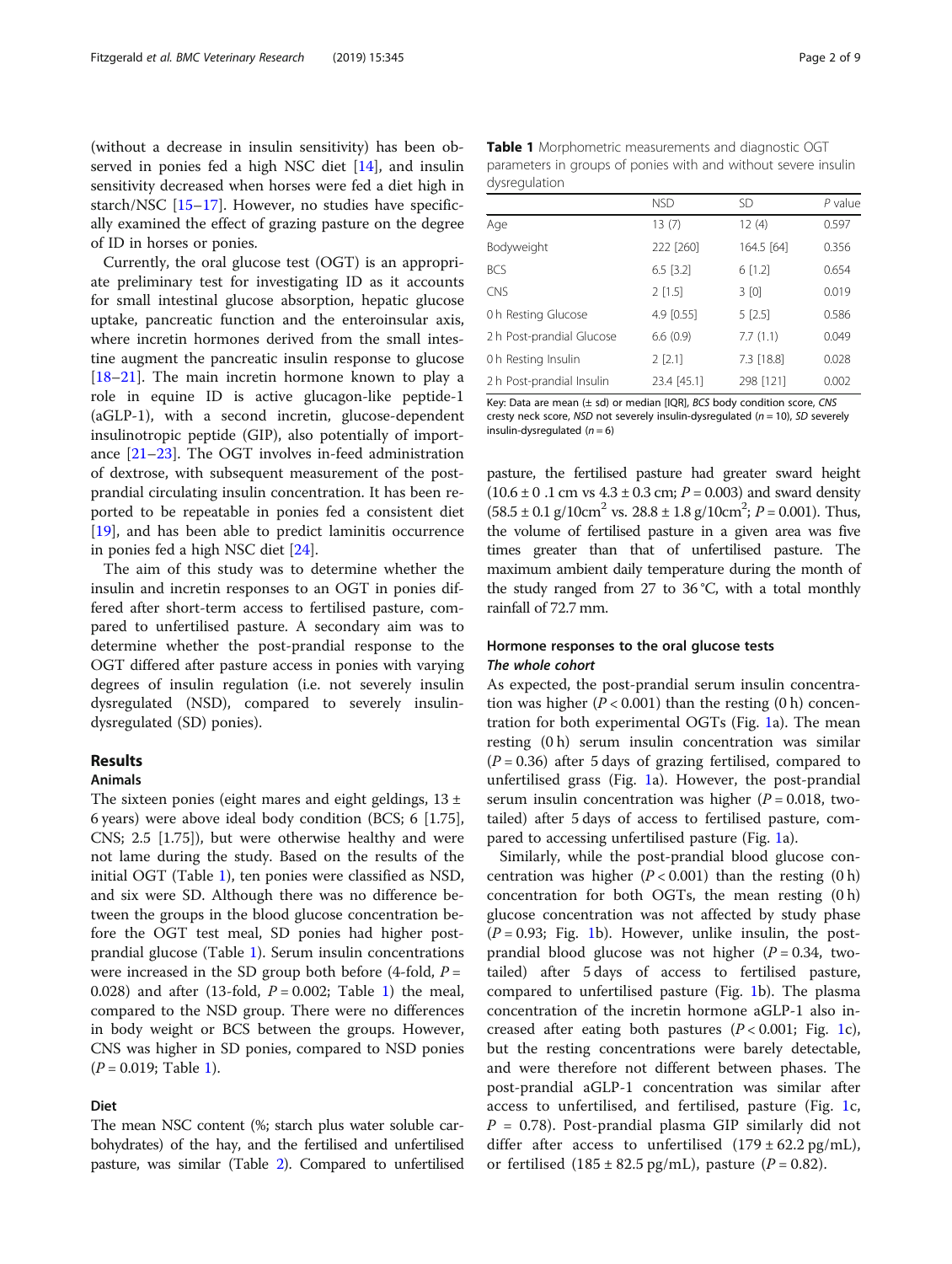#### <span id="page-2-0"></span>Table 2 Forage analyses

|                 | Units               | LOD | Hay               | UF (Phase 1) | F (Phase 1) | UF (Phase 2) | F (Phase 2) | $P$ value |
|-----------------|---------------------|-----|-------------------|--------------|-------------|--------------|-------------|-----------|
| DM field sample | %                   |     |                   | 43.6         | 39.7        | 43.3         | 41          | 0.04      |
| Sward height    | cm                  |     | $\qquad \qquad =$ | 4.65         | 10.5        | 3.98         | 10.68       | 0.003     |
| Sward density   | q/10cm <sup>2</sup> |     | $\qquad \qquad$   | 27.5         | 58.5        | 30           | 58.5        | 0.002     |
| <b>WSC</b>      | $\%$                | 4.0 | 4.3               | 4.9          | < 4.0       | 9.2          | 6.9         | 0.5       |
| Starch          | $\%$                |     | 3                 |              |             | 4            | 4           | 0.7       |
| <b>NSC</b>      | %                   |     | 7.3               | 7.9          | 6           | 13.2         | 10.9        | 0.5       |

Key: All results are reported on a dry matter basis. All units of % are g/100 g equivalent. LOD limit of detection, UF unfertilised pasture, F fertilised pasture, DM dry matter, WSC water soluble carbohydrate, NSC non-structural carbohydrate calculated as WSC + starch

Grouping the ponies as NSD or SD revealed some outcomes that were not apparent when the data were analysed as a single cohort. In line with the initial OGT, the post-prandial insulin response to the experimental OGTs was markedly higher in SD ponies, compared to NSD ponies, after grazing both unfertilised  $(386 \pm 94)$ μIU/mL and  $80 ± 63$  μIU/mL, respectively) and fertilised  $(461 \pm 129 \text{ µIU/mL}$  and  $131 \pm 126 \text{ µIU/mL}$ , respectively) pasture  $(P < 0.001)$ . Further, the post-prandial OGT insulin concentration never fell below 270 μIU/mL in any pony in the SD group after either pasture, and the insulin response was less variable (CV:  $15 \pm 4.15$ %), compared to the NSD group (CV:  $50.6 \pm 8\%$ , Fig. [2a](#page-3-0)). Examination of Fig. [2](#page-3-0)a reveals that the SD group were consistently insulin-dysregulated across both tests, while the NSD group exhibited more variable responses, and were sometimes above the OGT test cut-off of 80 μIU/ mL, and sometimes below it. In half of the NSD ponies, a diagnosis of ID would have been made after one phase, but not the other.

The blood glucose, plasma aGLP-1 and plasma GIP did not differ between groups after grazing either pasture. The variability in post-prandial blood glucose concentration (SD  $10.0 \pm 4.59\%$  and NSD  $9.9 \pm 8.57\%$ ; Fig. [2](#page-3-0)b), postprandial plasma aGLP-1 (SD  $19.4 \pm 17\%$  and NSD  $35.6 \pm$ [2](#page-3-0)7.7%; Fig. 2c) and post-prandial plasma GIP (SD 39.5  $\pm$ 29.8% and NSD  $25.5 \pm 11.5$ %; Fig. [2d](#page-3-0)) was similar after the two tests.

For the entire cohort, no significant linear correlations were observed between post-prandial insulin and the potential predictor variables of glucose and GIP. However, a linear relationship was found with aGLP-1. Therefore, plots of the correlation data for aGLP-1 and insulin were examined in detail, by considering the NSD and SD cohorts separately (Fig. [3\)](#page-4-0). This revealed that there was no correlation between aGLP-1 and insulin for SD ponies on any of the diets (hay/unfertilised,  $r^2 = -0.6$ ,  $P = 0.3$ ; hay/fertilised,  $r^2 = -0.6$ ,  $P = 0.2$ ), whereas for the NSD ponies, there was an apparent positive correlation following the hay/fertilised pasture diet (Fig. [3](#page-4-0)b).

Further modelling of the variability of the insulin was performed, with the final model including an interaction term between diagnostic classification status and 2 h post-prandial aGLP-1, with a final AIC value of 49 and normally distributed residuals. A previous diagnosis of being SD was the best predictor of a hyper-physiologic insulin response to the OGT (estimate  $\pm$ 95%CI; 1.2  $\pm$ 



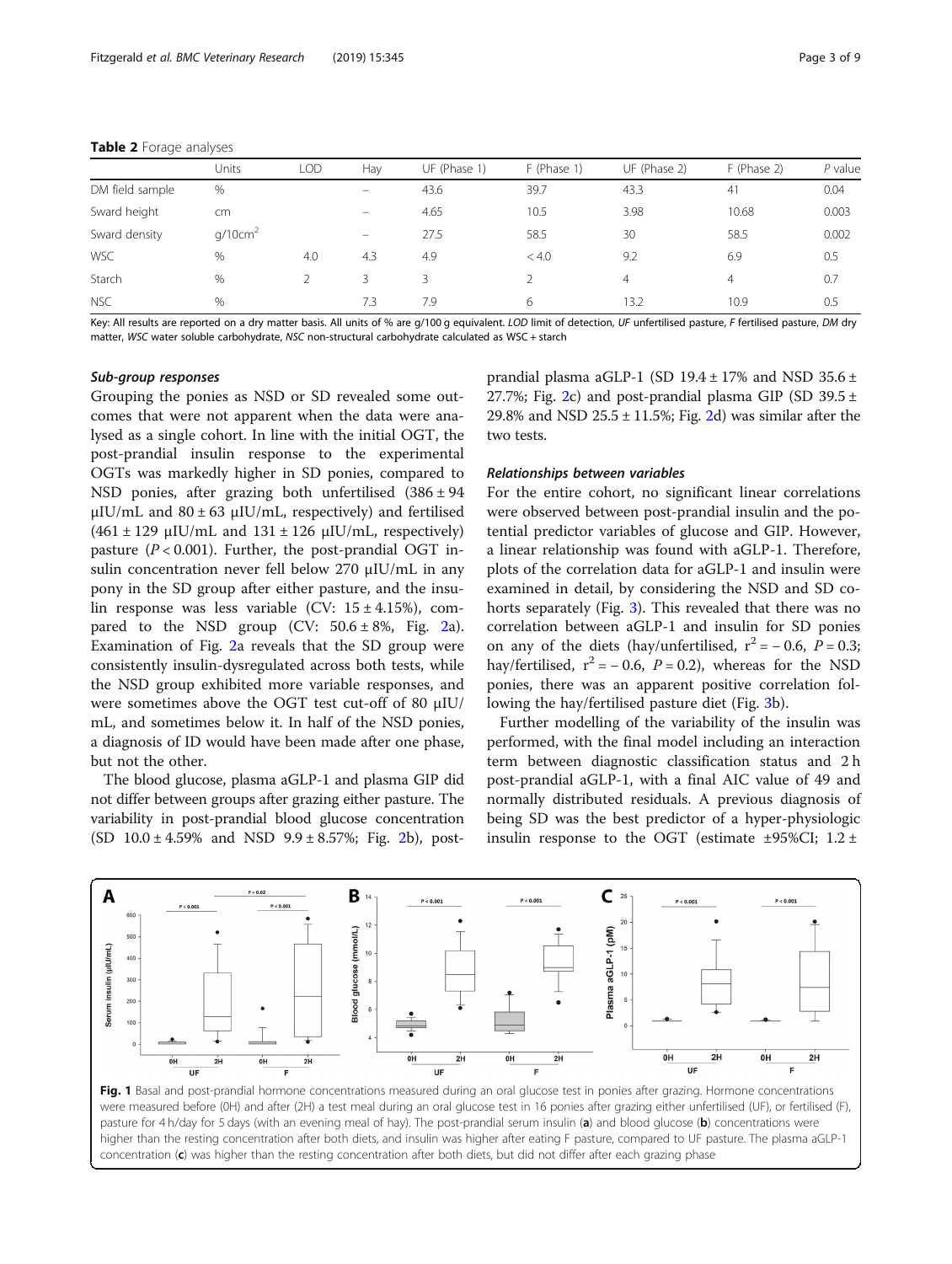<span id="page-3-0"></span>

0.6–1.8;  $P < 0.001$ ), with those previously diagnosed as NSD having a lower response than the SD group. The post-prandial insulin concentration of the NSD group increased  $(0.05 \pm 0.02 - 0.08; P = 0.002)$  in association with increases in aGLP-1 within each phase The effect of aGLP-1 in the SD group was significantly lower than in the NSD group  $(-0.07 \pm -0.12 - 0.018; P = 0.01)$ which resulted in no augmentation of insulin due to aGLP-1 in the SD group.

## **Discussion**

This study has demonstrated that forage diets containing a combination of hay and fresh pasture can differentially impact metabolic responses in ponies. Pasture grazing is a known risk factor for endocrinopathic laminitis [\[3](#page-7-0)], and therefore studies on the metabolic responses to

grazing are important. Currently, few studies have examined the effect of pasture grazing on the insulin response in horses and ponies, especially those that are SD. This study reports acute changes in the response to an OGT following grazing fertilised pasture, compared to unfertilised pasture, in ponies. Also of interest was the finding that mild or early ID may only become apparent when feed quality increases and/or availability is increased, with a potential role for aGLP-1 in augmenting insulin responsiveness in these ponies [\[21](#page-7-0)].

Pasture fertilisation greatly increased pasture availability in the current study. This is consistent with agronomy studies where treating pastures with a nitrogenbased fertiliser increased the growth rate over the spring season when rainfall and temperature were increased [[11,](#page-7-0) [13](#page-7-0)]. Further, although nitrogen fertilisation of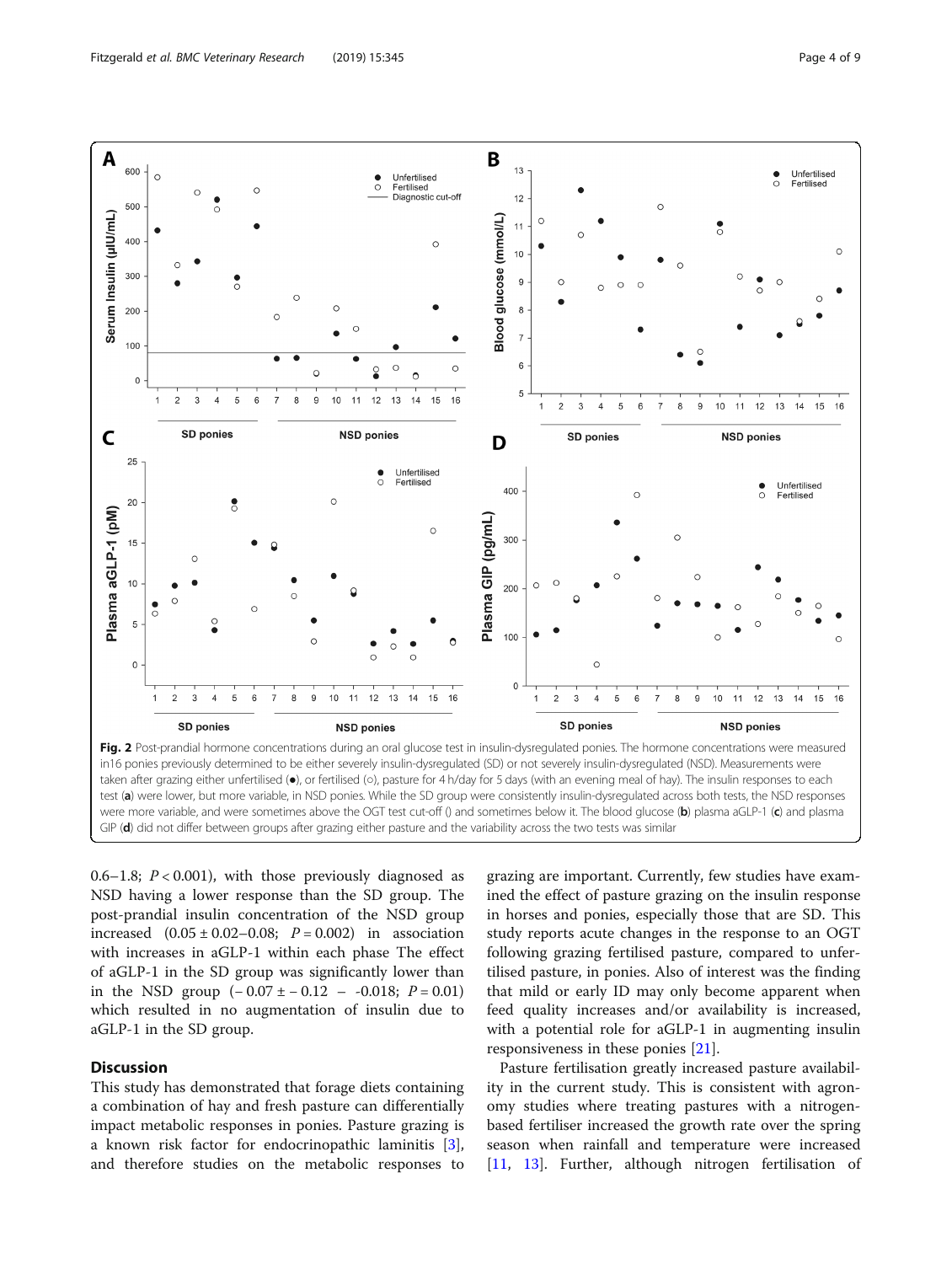<span id="page-4-0"></span>

timothy grass did not affect the NSC content, it did re-sult in a higher dry matter yield [[12](#page-7-0), [25\]](#page-7-0). In the current study, the fertilised pasture yielded an increased herbage volume, without a change in NSC content. It has been shown previously that fertilised pasture is likely to be lower in NSC content, compared to unfertilised pasture [[26\]](#page-7-0), and reasons why this did not occur in the current study could be due to grass type, environmental conditions or the duration of the study. The greater availability of pasture on the fertilised strips (both the height and density of the grass) likely enabled greater pasture intake by the ponies, compared to grazing unfertilised pasture, but this variable was not successfully measured. It is feasible that greater pasture intake on fertilised pasture contributed to the higher post-prandial insulin response to the OGT after grazing fertilised pasture. The failure to estimate pasture intake was a weakness of the study, and future investigations should aim to interrogate a potential relationship between intake and metabolic responses by quantifying pasture intake. Studies on pasture intake/availability and NSC content would be valuable because if increased pasture intake does occur on fertilised pasture (or any pasture with greater herbage mass) then access to lush pasture should be prevented or carefully controlled in ponies, particularly those with ID.

Pasture restriction is a recommended management tool for ponies diagnosed with ID [\[27\]](#page-7-0). This can been achieved by utilising grazing muzzles or dry yards [\[27](#page-7-0)]. The current study utilised restricted grazing times of 4 h/day and dry yards to help limit pasture intake. Further, all of the dietary forages used had an NSC below 10%, which is the current recommendation for feeding ponies at risk of ID and laminitis. However, only three ponies from the NSD group were consistently below the

diagnostic cut-off of 80 μIU/mL of insulin when tested with an OGT after both grazing phases. This is despite all of the NSD ponies being below this cut-off prior to the study. This outcome suggests that 1) the OGT is not very precise in some animals, or 2) that animals with mild or early ID undergoing dietary modification are more metabolically unstable, or that a combination of both factors may be involved. We suggest that ponies undergoing a change in diet composition need to be carefully monitored for ID, and that their risk of postprandial hyperinsulinaemia can potentially be managed with a dietary change.

Our data also showed that where moderate access to pasture unmasked latent/early ID in some ponies, that augmentation of insulin secretion in these ponies might have been driven more by aGLP-1, than occurs in animals with more severe ID  $[28]$  $[28]$ . While aGLP-1 concentrations have been shown to be higher in ponies with ID compared to healthy ponies  $[21]$  $[21]$ , horses with equine metabolic syndrome that were fed a high NSC diet for 8 weeks also did not show changes in their aGLP-1 re-sponse to an OGT [[29\]](#page-8-0). Therefore, another mechanism, such as altered glucose bioavailability, may be involved once marked ID becomes apparent [\[21\]](#page-7-0). However, if aGLP-1 plays a more central role in early ID, monitoring changes in this hormone may be beneficial when diagnosing the condition, and further studies are warranted. In addition, GLP-1 receptor antagonists have been reported as a potential (partial) treatment for equine ID [[30\]](#page-8-0), and may be a useful modality for reducing insulin augmentation in ponies with mild or early disease.

Regardless of the underlying pathophysiology of ID, our results do indicate superior repeatability of the OGT in SD ponies, with a diagnosis of ID much more likely to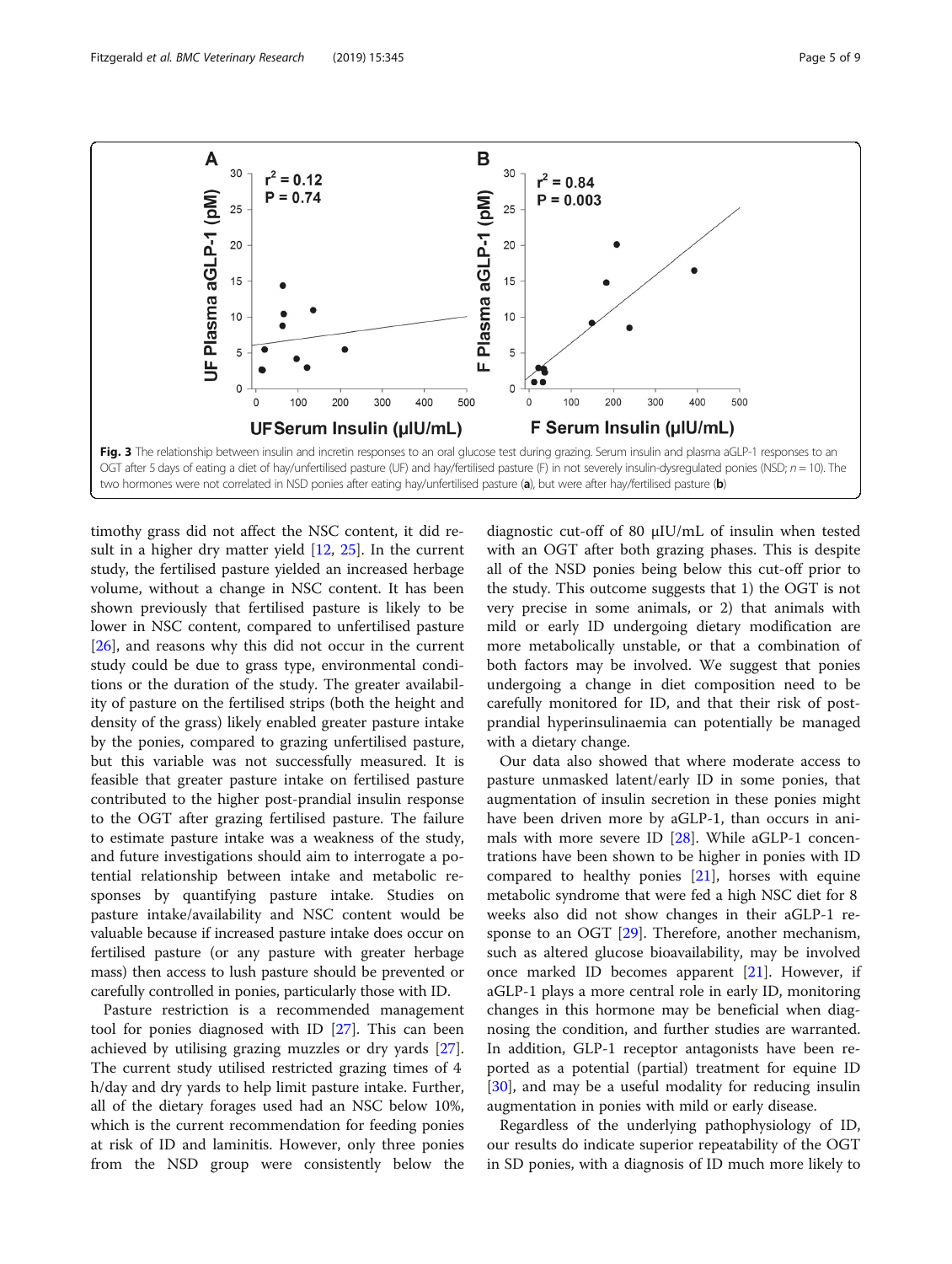be made consistently in this group. Further, it has been previously suggested that the threshold for an increased risk of laminitis is a serum insulin concentration of approximately 200  $\mu$ IU/mL in both horses [[31](#page-8-0)], and ponies [[24\]](#page-7-0). At this threshold, all of the SD group would have been at increased risk of laminitis while grazing for 4 h a day, regardless of the quantity of grass available. Thus, dietary restriction alone might not be sufficient for the management of ID in these animals and the development of other therapeutic options, such as novel drugs, needs to be prioritised.

By comparison, the results of the current study challenge the precision of the diagnostic outcome of the OGT in ponies with mild or early ID. Our results also suggest that a change in diet might impact the insulin response to an OGT in some ponies (when fasted prior to the test). The current data suggest that pasture quantity is important, but insulin responses were shown to be greater after feeding a hay higher in NSC (compared to a low NSC hay) to healthy horses, highlighting that NSC is still an important consideration during diet formulation and the management of ID [[32](#page-8-0)]. Thus, assessing the different types of forages in the diet, including quality and availability, is likely to be important when utilising the OGT for diagnostic purposes, particularly if the animal's metabolic health is to be monitored over time with repeated OGTs. Taken together, these data also suggest that the OGT could potentially be used to monitor the effectiveness of dietary management strategies in animals with ID, but this requires specific investigation.

## Conclusions

This study demonstrated that changes in the forage component of a diet can affect the responses to an OGT in ponies with mild ID, and that this could be driven by aGLP-1. Dietary management is therefore likely to be a useful method of controlling ID in these ponies. However, ponies with more severe ID may require other interventions, such as medications, to prevent prolonged hyperinsulinaemia and reduce laminitis risk. The OGT is a useful tool for assessing ID. However, the current feeding procedures need to be considered when using the test, especially in ponies that are suspected to be mildly, or latently, insulin-dysregulated.

#### Methods

#### Animals

Animal work was approved by the Animal Ethics Committee of The University of Queensland (QUT/SVS/316/ 16). Sixteen mixed-breed ponies (6 x Shetland/Shetland cross-breed, 3 x Welsh/Welsh cross-breed, 7 x other breeds) owned by Queensland University of Technology were used. Their body condition score (BCS) was assessed on the Henneke [[33](#page-8-0)] scale of 1 (very poor) to 9

(very fat), and their cresty neck score (CNS) was determined as described by Carter et al. [\[34](#page-8-0)]. All morphometric measurements were undertaken by an experienced assessor. Haematology, biochemistry and ACTH test results were all within acceptable ranges (ACTH values were interpreted according to season and location i.e. Southern Hemisphere [\[35](#page-8-0)]). The ponies were sold at the conclusion of the study.

#### Study design

For the 2 weeks prior to the study the ponies were housed in small groups (2–5 individuals) in bare paddocks and fed a grass hay at 1.8–2% BW (divided into 2 meals given in the morning and evening). During this time the ponies were tested for insulin responsiveness using a standard OGT. Briefly, all ponies were fasted overnight prior to consuming a diet that consisted of 1 g/kg BW dextrose, 200 g wheat bran, 0.3% BW lucerne chaff. Resting (0 h) and post-prandial (2 h after the meal) blood samples were collected. All ponies were classified based on their post-prandial insulin concentration during this test, prior to entering the study. Ponies were grouped as either NSD ( $< 80 \mu$ IU/mL) or SD ( $\geq 80 \mu$ IU/mL) based on a published cut-off value for post-prandial serum insulin during this test [\[19,](#page-7-0) [36\]](#page-8-0). Although a post-prandial serum insulin concentration of < 80 μIU/mL could be considered healthy when using the OGT as a diagnostic test with a binary outcome, it became apparent during the study that some ponies in this group were not metabolically normal, hence the use of the term NSD.

At study commencement the ponies were moved into individual dry lot accommodation and fed a 2% BW lucerne hay diet (sourced from a single batch), plus a commercial balancer pellet fed at 0.15 g/kg bodyweight (Gold Pellet, Kentucky Equine Research). During the study all ponies were fed this hay diet for the first 10 days (prior to the first grazing phase), and during the interim 10-day period between the grazing phases (Table [3](#page-6-0)). The study timeframe ensured that the study was completed within 1 month, which aided in minimising any seasonal effect on the pasture. The study was undertaken as a randomised, repeated measures design (Table [3](#page-6-0)), so half of the ponies were randomly allocated to graze unfertilised pasture in the first phase, while the other half grazed adjacent pasture that was of identical composition, but had been fertilised for study purposes. The grazing area, which contained a pasture mix of couch, rye grass and clover, was halved and a 5 m wide pathway was placed down the middle to enable easy access to each strip, and also to accommodate any fertiliser run-off. Half of the study site was fertilised before the study (at the start of the growing season) and again lightly 3 days before each grazing phase (irrigated in) with a commercially available fertiliser (CK88,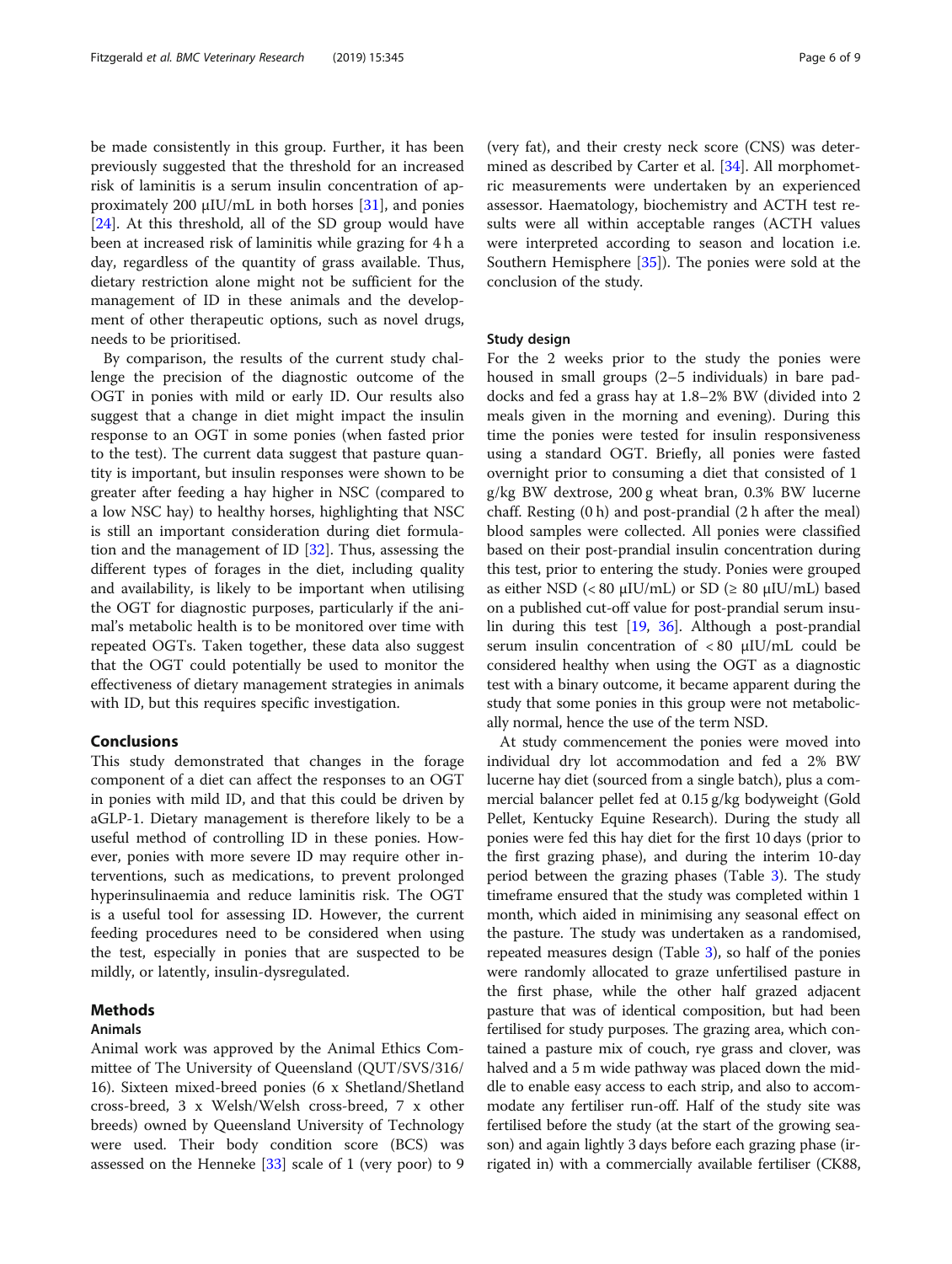<span id="page-6-0"></span>Table 3 The randomized, cross-over study design for two groups of ponies grazing fertilised and unfertilised pasture

| Phase                                              | Hay-only | Grazing | Hay-only | Grazing |
|----------------------------------------------------|----------|---------|----------|---------|
| No. of days                                        | 10       |         | 10       |         |
| Lucerne hay (2% BW) in dry-lots                    |          |         | Х        |         |
| Fertilised pasture $4 h +$ lucerne hay (0.7% BW)   |          | Group 1 |          | Group 2 |
| Unfertilised pasture $4 h +$ lucerne hay (0.7% BW) |          | Group 2 |          | Group 1 |
| Oral glucose test (morning after end of phase)     |          |         |          |         |
|                                                    |          |         |          |         |

Key: 8 ponies were allocated to each group

Incitec Pivot Fertilisers). The other half remained unfertilised, with both sides irrigated equally.

The ponies were let out to graze the individual strips  $(4.2 \text{ m} \times 21 \text{ m})$  of grass between 8 am - 12 pm  $(4 \text{ h})$  for 5 consecutive days, before returning to their individual dry lot. The evening meal comprised 0.7% BW lucerne hay, plus a commercial balancer pellet as above. Faeces was removed from the grazing area, and the dry lots, on a daily basis. An OGT, using a lower dose (0.75 g/kg BW) of dextrose [[19\]](#page-7-0) but the same sampling regime, was performed on each pony the day after each grazing period (Table 3). The lower dose of dextrose was selected for use during the experimental phase because of improved palatability and speed of consumption, without compromise to the magnitude of the insulin response, as previously observed [[19\]](#page-7-0). Attempts to estimate pasture intake were made by weighing the ponies before and after pasture access each day, but measurement of this variable was adversely affected by body water loss (associated with high ambient temperatures) and the data are not reported.

#### Samples

The pasture was sampled at 10 am on the day prior to each grazing period. Five  $10 \times 10$  cm plots were randomly selected, using a backwards-thrown setsquare, and were sampled to a level 1 cm above the ground. These samples were pooled, mixed and immediately dried using a microwave oven. The dry matter was calculated before 'grab' sub-samples were sent to a commercial laboratory (Department of Primary Industries, Australia) for further analyses. The lucerne hay was randomly sub-sampled from 10 bales using a bale corer and analysed at the same commercial laboratory.

During each OGT, blood glucose was measured immediately in whole blood using a hand-held glucometer (Accu-Check, Roche Diagnostics) previously validated for equine blood by the investigators. The remaining blood was separated between clot activator (serum), and DPP4 inhibitor-containing (plasma) vacutainer tubes (Becton Dickson). Clot activator tubes were left to clot at room temperature for 30 min, centrifuged  $(1500 g \times$ 10 min) and serum collected and stored at − 20 °C. The DPP4 inhibitor tubes were immediately put on ice for

10 min, centrifuged (1500 x  $g \times 10$  min) and plasma collected and stored at − 20 °C. Samples were transferred to − 80 °C storage at the end of each phase, prior to analyses. The serum insulin concentration was measured at a commercial laboratory using a chemiluminescent assay (Vetpath, Australia). The plasma concentrations of the incretin hormones, aGLP-1 (intra-assay CV 3.4% and inter-assay CV 13.8%) and GIP (intra-assay CV 4.4% and inter-assay CV 8.5%), were measured using previously validated ELISA kits (EZGLPHS-35 K and EZHGIP-54 K respectively; Merck Millipore) [[21,](#page-7-0) [37](#page-8-0)].

#### Statistical analyses

Fodder, hormone and pony morphometric data analyses were performed in SigmaPlot v.13 with a significance level of  $P < 0.05$  accepted. Data are reported as mean  $\pm$ sd or median (interquartile range). The data were tested for normality using the Shapiro-Wilk test. The unfertilised and fertilised pasture (dry matter, sward height and sward density) were compared using a t-test. The preand post-prandial hormonal variables were analysed using a paired t-test, or Wilcoxon Signed-Rank test if the data were not normally distributed. The variability of repeated measures was assessed with co-efficient of variation (CV). Associations between post-grazing OGT glucose, insulin, aGLP-1 and GIP were examined using Pearson's Correlation test. Comparisons between SD and NSD pony groups were made using a t-test, or the Mann-Whitney Rank Sum Test when data were not normally distributed.

The insulin concentration was modelled with a linear, mixed-effects model using the statistical programme SPSS (IBM V23). The 2 h post-prandial serum insulin concentration was  $log_{10}$  transformed to achieve a normal distribution of the residuals. The model included the repeated effect of phase on each pony, and used a compound symmetry covariance structure. Akaike's Information Criterion (AIC) was used to assess model fit between iterations [[38](#page-8-0)]. The  $log_{10}$  post-prandial serum insulin concentration was used as the dependent variable, with phase; diagnostic classification status; 2 h post-prandial glucose; 2 h postprandial aGLP-1 and 2 h post-prandial GIP as fixed factors, and individual pony as a random effect.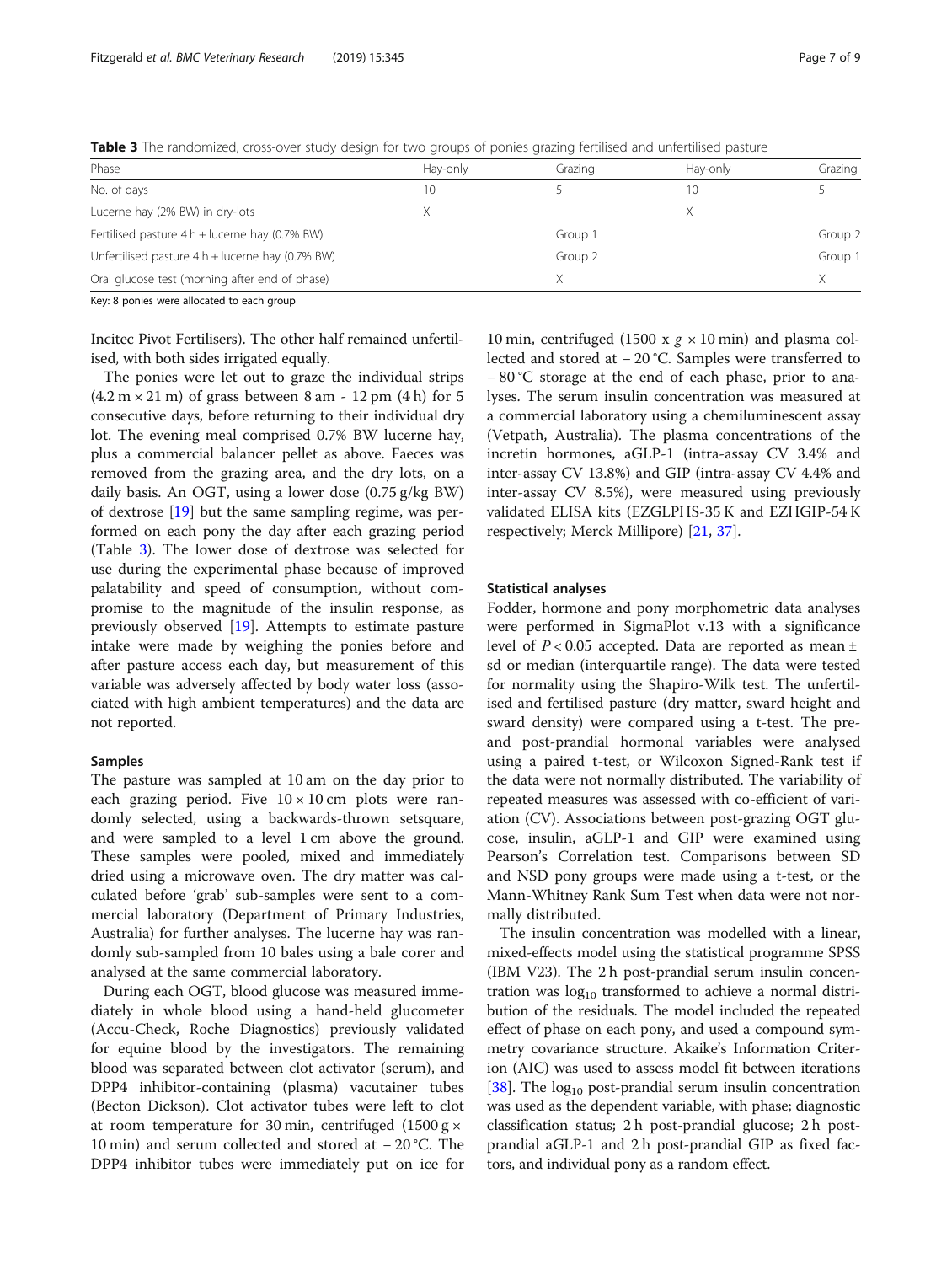### <span id="page-7-0"></span>Supplementary information

Supplementary information accompanies this paper at [https://doi.org/10.](https://doi.org/10.1186/s12917-019-2088-1) [1186/s12917-019-2088-1.](https://doi.org/10.1186/s12917-019-2088-1)

Additional file 1. Raw data file.

#### Abbreviations

ACTH: Adrenocorticotropic hormone; aGLP-1: Active glucagon like peptide-1; BCS: Body condition score; CNS: Cresty neck score; GIP: Glucose-dependent insulinotropic polypeptide; ID: Insulin dysregulation; NSC: Non-structural carbohydrate; NSD: Not severely insulin dysregulated; OGT: Oral glucose test; SD: Severely insulin dysregulated; WSC: Water soluble carbohydrate

#### Acknowledgements

The authors would like to thank Tom Connolly, Dick Bentley, Dr. Brian Hampson, Alex Meier, Poppy Sibthorpe, and Michelle Reynolds for their technical assistance, and Dr. James McGree for advice on the statistical model.

#### Authors' contributions

DF contributed to the study design and execution, data analysis and interpretation, and drafted the manuscript. CP contributed to the study conception, execution and manuscript preparation. DW contributed to the study conception, execution and manuscript preparation. MS contributed to the study design, study execution, and manuscript preparation. MdL conceived the study design and contributed to the study execution, data analysis and interpretation, and manuscript preparation. All authors approved the final manuscript.

#### Funding

The study was funded by the Animal Health Foundation, MO, USA. The Foundation reviewed and approved the design of the study, but had no role in the collection, analysis, or interpretation of data or in writing the manuscript.

#### Availability of data and materials

All data generated or analysed during this study are included in this published article [and its Additional file 1].

#### Ethics approval and consent to participate

Research methods were approved by the Animal Ethics Committees' of The University of Queensland and the Queensland University of Technology (QUT/SVS/316/16 and 1600000825).

#### Consent for publication

Not applicable.

#### Competing interests

The authors declare that they have no competing interests.

#### Author details

<sup>1</sup>School of Earth, Environmental and Biological Sciences, Queensland University of Technology, Brisbane, QLD, Australia. <sup>2</sup>School of Veterinary Science, University of Queensland, Gatton, QLD, Australia. <sup>3</sup>Animal Health Foundation, Pacific, MO, USA.

#### Received: 12 March 2019 Accepted: 12 September 2019 Published online: 16 October 2019

#### References

- Karikoski NP, Horn I, McGowan TW, McGowan CM. The prevalence of endocrinopathic laminitis among horses presented for laminitis at a firstopinion/referral equine hospital. Domest Anim Endocrinol. 2011;41(3):111–7.
- 2. Menzies-Gow NJ, Katz LM, Barker KJ, Elliott J, De Brauwere MN, Jarvis N, Marr CM, Pfeiffer DU. Epidemiological study of pasture-associated laminitis and concurrent risk factors in the south of England. Vet Rec. 2010;167(18): 690–4.
- 3. Wylie CE, Collins SN, Verheyen KLP, Newton JR. Risk factors for equine laminitis: a case-control study conducted in veterinary-registered horses and ponies in Great Britain between 2009 and 2011. Vet J. 2013;198(1):57–69.
- 4. Coleman MC, Belknap JK, Eades SC, Galantino-Homer HL, Hunt RJ, Geor RJ, McCue ME, McIlwraith CW, Moore RM, Peroni JF, et al. Case-control study of risk factors for pasture-and endocrinopathy-associated laminitis in north American horses. J Am Vet Med Assoc. 2018;253(4):470–8.
- 5. Luthersson N, Mannfalk M, Parkin TDH, Harris P. Laminitis: risk factors and outcome in a Group of Danish Horses. J Equine Vet Sci. 2017;53:68–73.
- 6. Menzies-Gow NJ, Harris PA, Elliott J. Prospective cohort study evaluating risk factors for the development of pasture-associated laminitis in the United Kingdom. Equine Vet J. 2017;49(3):300–6.
- 7. Bamford NJ, Potter SJ, Harris PA, Bailey SR. Breed differences in insulin sensitivity and insulinemic responses to oral glucose in horses and ponies of moderate body condition score. Domest Anim Endocrinol. 2014;47:101–7.
- 8. Wylie CE, Ireland JL, Collins SN, Verheyen KLP, Newton JR. Demographics and management practices of horses and ponies in Great Britain: a crosssectional study. Res Vet Sci. 2013;95(2):410–7.
- 9. Council NR. Nutrient requirements of horses: sixth revised edition. Washington, DC: The National Academies Press; 2007.
- 10. Longland AC. Pastures and pasture management. In: Equine Applied and Clinical Nutrition. edn. UK: Elsevier Health Sciences; 2013. p. 332–50.
- 11. Boschma SP, Murphy SR, Harden S. Growth rate and nutritive value of sown tropical perennial grasses in a variable summer-dominant rainfall environment, Australia. Grass Forage Sci. 2017;72(2):234–47.
- 12. Ould-Ahmed M, Decau M-L, Morvan-Bertrand A, Prud'homme M-P, Lafrenière C, Drouin P. Plant maturity and nitrogen fertilization affected fructan metabolism in harvestable tissues of timothy (Phleum pratense L.). J Plant Physiol. 2014;171(16):1479–90.
- 13. Patil VC, Al-Gaadi KA, Madugundu R, Tola E, Marey S, Mulla D, Upadhyaya S. Response of Rhodes grass to variable rate application of irrigation water and fertilizer nitrogen. Pak J Agric Sci. 2016;53(3):599–607.
- 14. Tinworth KD, Raidal SL, Boston RC, Harris PA, Sillence MN, Noble GK. Effect of diet on insulin sensitivity in insulin-resistant ponies. J Equine Vet Sci. 2011;31(5–6):258–9.
- 15. Hoffman RM, Boston RC, Stefanovski D, Kronfeld DS, Harris PA. Obesity and diet affect glucose dynamics and insulin sensitivity in thoroughbred geldings. J Anim Sci. 2003;81(9):2333–42.
- 16. Quinn RW, Burk AO, Hartsock TG, Petersen ED, Whitley NC, Treiber KH, Boston RC. Insulin sensitivity in thoroughbred geldings: effect of weight gain, diet, and exercise on insulin sensitivity in thoroughbred geldings. J Equine Vet Sci. 2008;28(12):728–38.
- 17. Treiber KH, Boston RC, Kronfeld DS, Staniar WB, Harris PA. Insulin resistance and compensation in thoroughbred weanlings adapted to high-glycemic meals. J Anim Sci. 2005;83(10):2357–64.
- 18. Bertin FR, de Laat MA. The diagnosis of equine insulin dysregulation. Equine Vet J. 2017;49(5):570–6.
- 19. de Laat MA, Sillence MN. The repeatability of an oral glucose test in ponies. Equine Vet J. 2016;49(2):238–43.
- 20. Firshman AM, Valberg SJ. Factors affecting clinical assessment of insulin sensitivity in horses. Equine Vet J. 2007;39(6):567–75.
- 21. de Laat MA, McGree JM, Sillence MN. Equine hyperinsulinemia: investigation of the enteroinsular axis during insulin dysregulation. Am J Physiol Endocrinol Metab. 2016;310(1):E61–72.
- 22. Bamford NJ, Baskerville CL, Harris PA, Bailey SR. Postprandial glucose, insulin, and glucagon-like peptide-1 responses of different equine breeds adapted to meals containing micronized maize. J Anim Sci. 2015;93(7):3377–83.
- 23. Kheder MH, Sillence MN, Bryant LM, de Laat MA. The equine glucosedependent insulinotropic polypeptide receptor: a potential therapeutic target for insulin dysregulation. J Anim Sci. 2017;95(6):2509–16.
- 24. Meier AD, de Laat MA, Reiche DB, Pollitt CC, Walsh DM, McGree JM, Sillence MN. The oral glucose test predicts laminitis risk in ponies fed a diet high in nonstructural carbohydrates. Domest Anim Endocrinol. 2018;63(Supplement C):1–9.
- 25. Pelletier S, Tremblay GF, Lafrenière C, Bertrand A, Bélanger G, Castonguay Y, Rowsell J. Nonstructural carbohydrate concentrations in timothy as affected by N fertilization, stage of development, and time of cutting. Agron J. 2009; 101(6):1372–80.
- 26. Longland AC, Byrd BM. Pasture nonstructural carbohydrates and equine laminitis. J Nutr. 2006;136(7):2099S–102S.
- 27. Longland AC, Barfoot C, Harris PA. Effects of grazing muzzles on intakes of dry matter and water-soluble carbohydrates by ponies grazing spring, summer, and autumn swards, as well as autumn swards of Different Heights. J Equine Vet Sci. 2016;40:26–33.